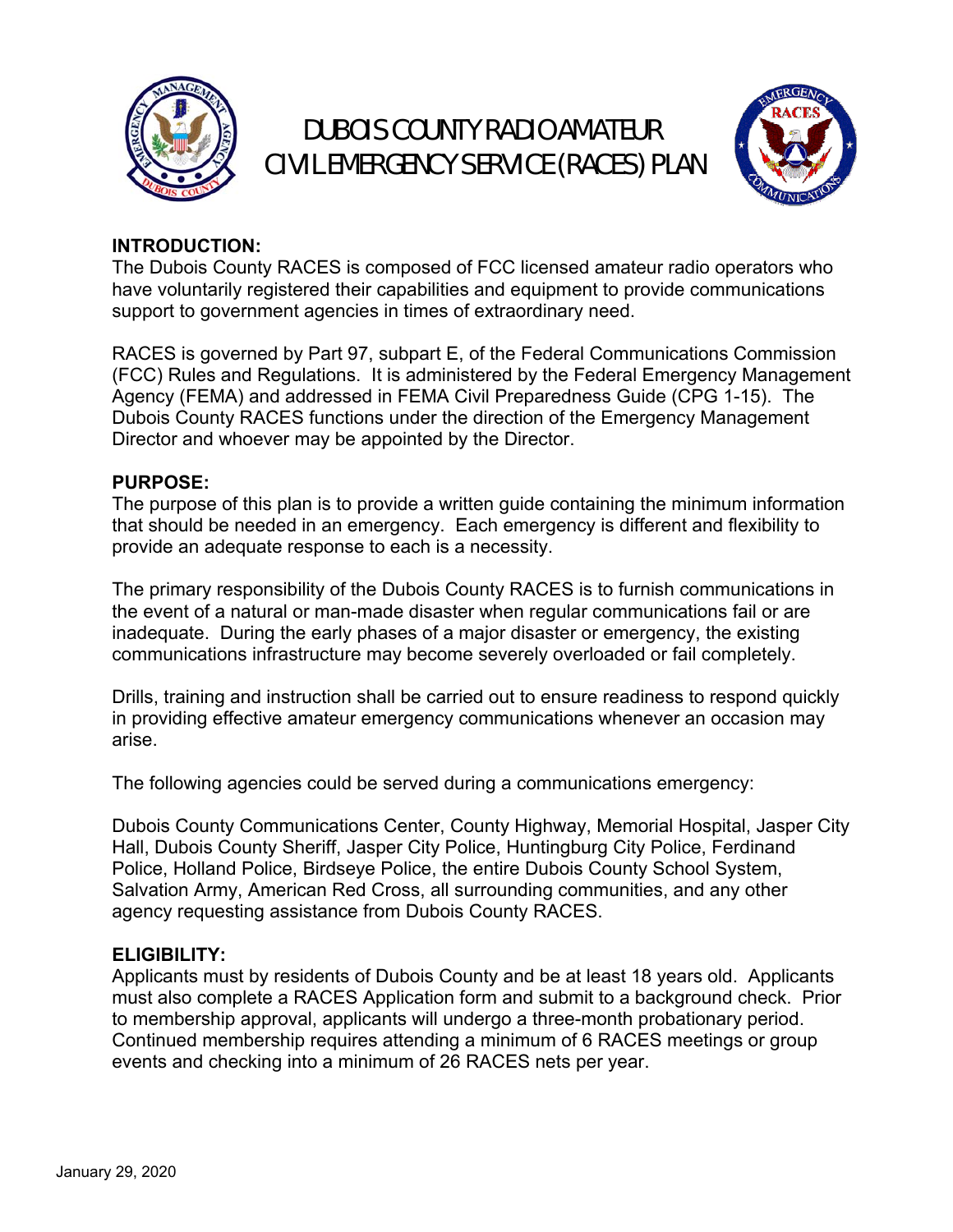

# DUBOIS COUNTY RADIO AMATEUR CIVIL EMERGENCY SERVICE (RACES) PLAN



### **TRAINING:**

Members are encouraged to participate in all available training. Members must complete applicable training designated by current National Incident Management System (NIMS) Training Guidelines. Members are also strongly encouraged to take one or more of the following courses to develop the skills needed for effective communications support during emergencies and disasters – Introduction to Auxcom (Dubois County EMA), DHS Auxcom, or ARRL EC-001. Completion of at least one of these courses is required to be considered eligible for deployment.

### **RACES ACTIVATION:**

Upon notification or determination of an emergency condition, the Dubois County Emergency Management Agency will contact the RACES officer or his/her Deputy. Dubois County RACES members will be paged and may also be alerted via phone. Local Broadcast Stations will be contacted by the RACES Officer or his/her representative as needed for spot announcements alerting RACES members.

Upon the awareness or notification that a communications emergency exists, members of the Dubois County RACES will call into the Dubois County Emergency services net on the 147.195 FM RACES repeater (107.2 PL) with the 444.675 MHz repeater (107.2 PL) and 146.520 FM simplex serving as backups.

Mobile units are activated and dispatched as needed.

The RACES officer will assume net control or delegate another station as the Net Control Station. Control will be from the Dubois County Emergency Management Emergency Operating Center (EOC) whenever feasible. The Net Control Station would be used extensively during a communications emergency.

### **DUTIES OF NET CONTROL STATION:**

The net will be called to order by the Net Control Operator who will keep a log of activities, including a record of who made the activation request, when it was received, and all business conducted on the net.

Members of the Dubois County RACES are checked into the net from their mobiles and home stations to await further instructions. Stations do not transmit unless invited to do so by net control. The only exception to this is for stations having emergency traffic.

Liaison stations to the following HF nets may be assigned:

 Indiana RACES Phone Net 3.920 MHz LSB Indiana RACES Phone Net 7.290 MHz LSB